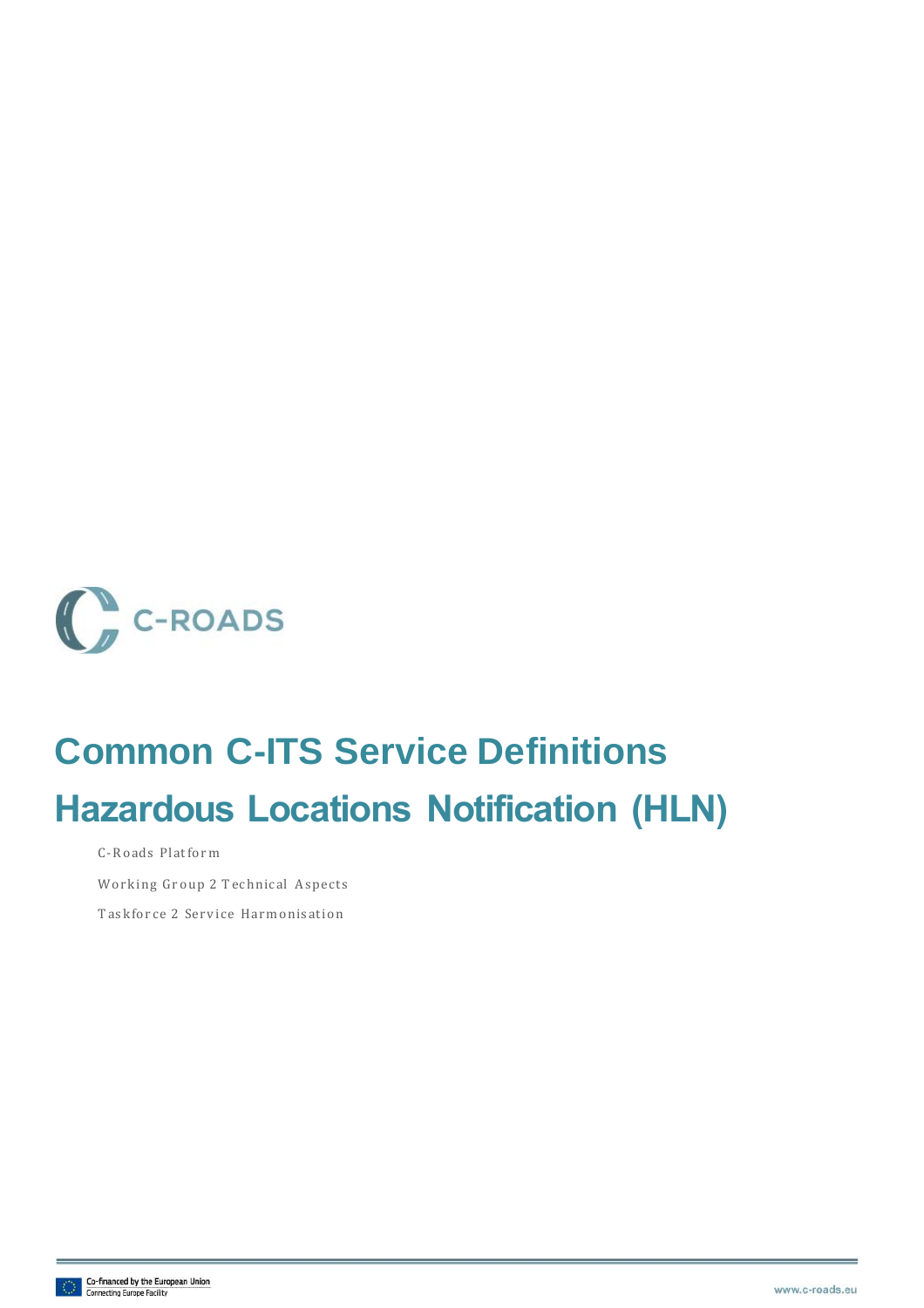

## **Publication History**

| <b>Version</b> | <b>Date</b> | Description, updates and changes                                                                                                                                            | <b>Status</b> |
|----------------|-------------|-----------------------------------------------------------------------------------------------------------------------------------------------------------------------------|---------------|
| 0.1            | 15.10.2018  | Started use case description for HLN group and use case Form<br>Emergency Corridor, HLN - FeCOR,                                                                            | Draft         |
| 0.2            | 17.12.2018  | Input and comments included from C-Roads Belgium, Czech<br>Republic, France, Portugal, Slovenia                                                                             | Draft         |
| 0.3            | 20.12.2018  | Input after Telco 17.12.18, use cases combined, and emergency<br>vehicle approaching added, comments to Railway level crossing<br>clarified                                 | Draft         |
| 0.4            | 21.01.2019  | Input received and included from France, Germany, Czech<br>Republic, Portugal                                                                                               | Draft         |
| 0.5            | 25.01.2019  | Changes incorporated according to the TF2 Subgroup telco<br>discussions and the agreed changes.                                                                             | Draft         |
| 0.6            | 06.02.2019  | Changes included from AZD, Czechia, and HessenMobil,<br>Germany, and minor text improvements.                                                                               | Draft         |
| 0.75           | 14.02.2019  | Open aspects from contributions and Telco clarified, and use<br>case maintenance vehicle warning (HLN - MaVeW) added                                                        | Draft         |
| 0.8            | 15.02.2019  | Removed use case maintenance vehicle warning after<br>discussions, will be integrated in existing RWW use case, also<br>indicated category A and B use cases in the header. | Draft         |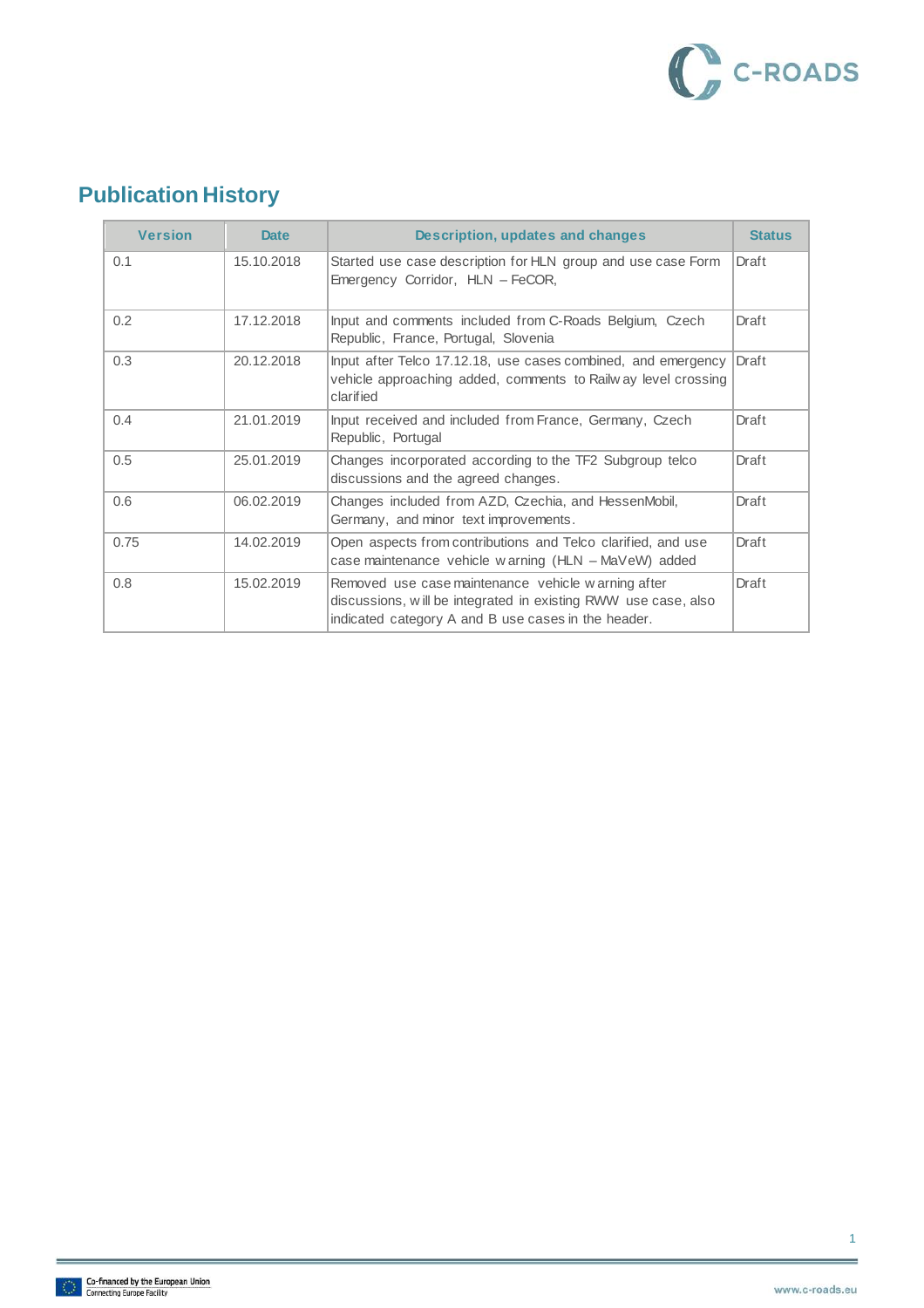

#### **Index**

| 1 |               |  |
|---|---------------|--|
|   | 1.1           |  |
|   | $1.2^{\circ}$ |  |
|   | 1.3           |  |
|   | 1.4           |  |
|   | $1.5^{\circ}$ |  |
|   | 1.6           |  |
|   |               |  |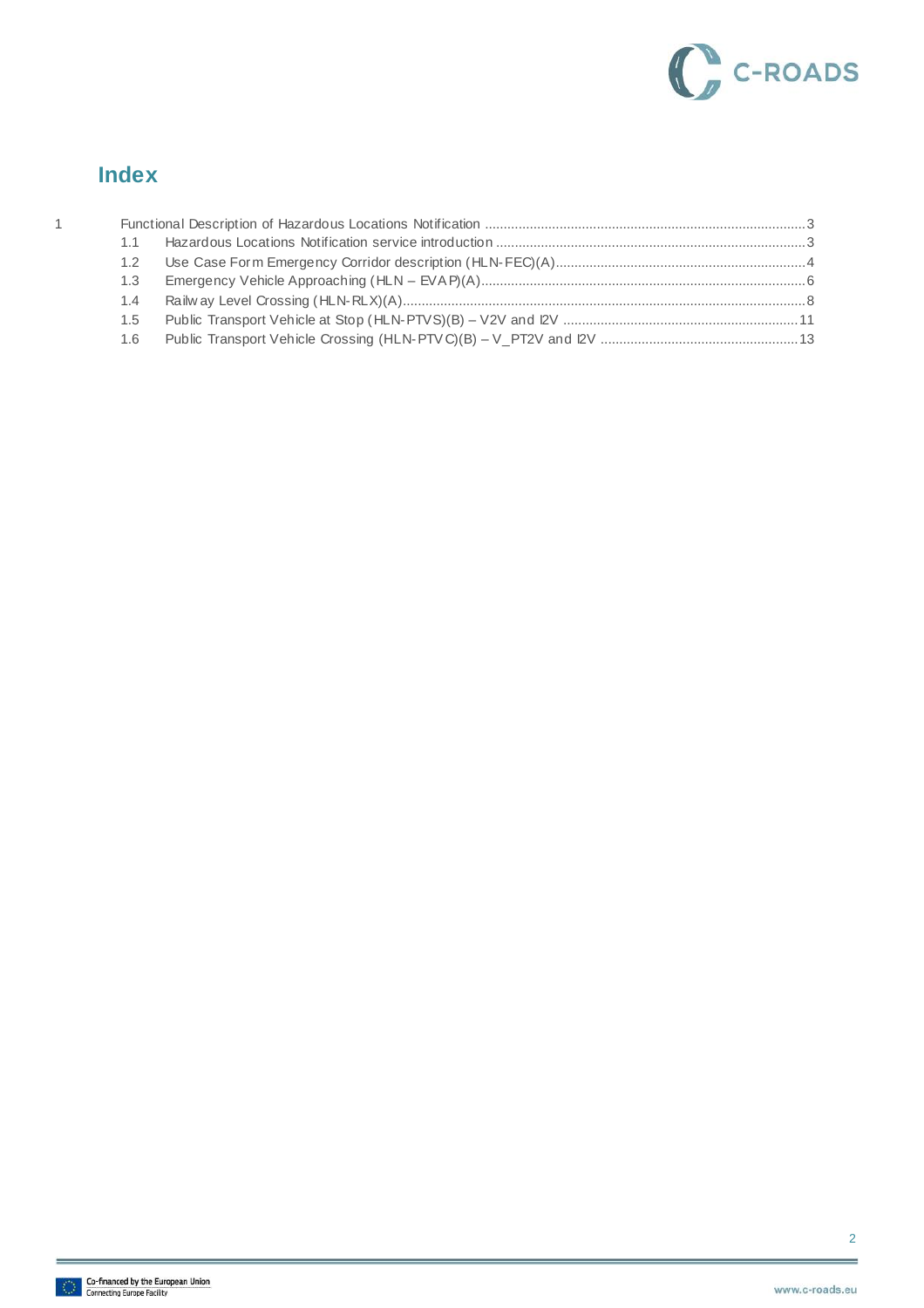

## <span id="page-3-0"></span>**1 Functional Description of Hazardous Locations Notification**

### <span id="page-3-1"></span>**1.1 Hazardous Locations Notification service introduction**

| <b>Service introduction</b> |                                                                                                                                                                                                                                                                                                                                                                                                                                                                                                                                                                                                                                                                                                                                                                                                                                                                                                                                                                                                                                                                                                                                                                            |
|-----------------------------|----------------------------------------------------------------------------------------------------------------------------------------------------------------------------------------------------------------------------------------------------------------------------------------------------------------------------------------------------------------------------------------------------------------------------------------------------------------------------------------------------------------------------------------------------------------------------------------------------------------------------------------------------------------------------------------------------------------------------------------------------------------------------------------------------------------------------------------------------------------------------------------------------------------------------------------------------------------------------------------------------------------------------------------------------------------------------------------------------------------------------------------------------------------------------|
| Summary                     | This C-ITS service describes an I2V w arning message related to a series of<br>potentially hazardous events on the road, where the approaching road users gets<br>information and therefore w arning about the location and type of hazard they are<br>approaching and $-$ if available $-$ also the duration of the event.                                                                                                                                                                                                                                                                                                                                                                                                                                                                                                                                                                                                                                                                                                                                                                                                                                                |
| <b>Background</b>           | Hazardous locations/situations create a risk for road users potentially causing<br>(more) accidents resulting in injuries/fatalities. This C-ITS service has the potential<br>to directly inform the involved and relevant road users so they can adopt their<br>driving behaviour accordingly.                                                                                                                                                                                                                                                                                                                                                                                                                                                                                                                                                                                                                                                                                                                                                                                                                                                                            |
| Objective                   | Inform road users of hazardous locations on their way in order to enhance overall<br>road safety by providing in-car information about these hazards, including the<br>location and type of hazard, possibly also the remaining distance to the location,<br>the duration of the events creating the hazard and lane and speed advice.                                                                                                                                                                                                                                                                                                                                                                                                                                                                                                                                                                                                                                                                                                                                                                                                                                     |
| <b>Expected benefits</b>    | More attentive driving while approaching and passing a hazardous location, or<br>road section. Minimize risk to collisions/accidents resulting in less incidents /<br>injuries / fatalities amongst road users and there fore to a harmonised traffic flow.                                                                                                                                                                                                                                                                                                                                                                                                                                                                                                                                                                                                                                                                                                                                                                                                                                                                                                                |
| Use Cases                   | Will be updated accordingly<br>The events and therefore the Use Cases of the C-ITS service group HLN –<br>Hazardous Location Notifications have been defined with the following warnings<br>in C-Roads rel 1.3 as use cases:<br>Accident Zone, (Abbreviation: HLN – AZ)<br>$\bullet$<br>Traffic Jam Ahead, (Abbreviation: HLN - TJA)<br>$\bullet$<br>Stationary Vehicle, (Abbreviation: HLN -SV)<br>$\bullet$<br>• Weather Condition Warning, (Abbreviation: HLN - WCW)<br>Temporarily Slippery Road, (I2V), (Abbreviation: HLN - TSR)<br>$\bullet$<br>Animal or Person on the Road (I2V), (Abbreviation: HLN - APR)<br>$\bullet$<br>Obstacle on the Road (I2V), (Abbreviation: $HLN - OR$ )<br>$\bullet$<br>Additionally in rel 1.4 hazardous events on the road (and therefore the UC<br>scenarios of the C-ITS service) can generate the following warnings:<br>Form Emergency Corridor, (HLN - FEC), Emergency Vehicle<br>Approaching (HLN-EVAP), Railw ay Level Crossing (HLN-RLX)<br>The use case descriptions for Wrong Way Driver (HLN - WWD), or Truck Queues,<br>(HLN - TQ), other UC's are under investigation and might be added in next C-<br>Roads releases. |

3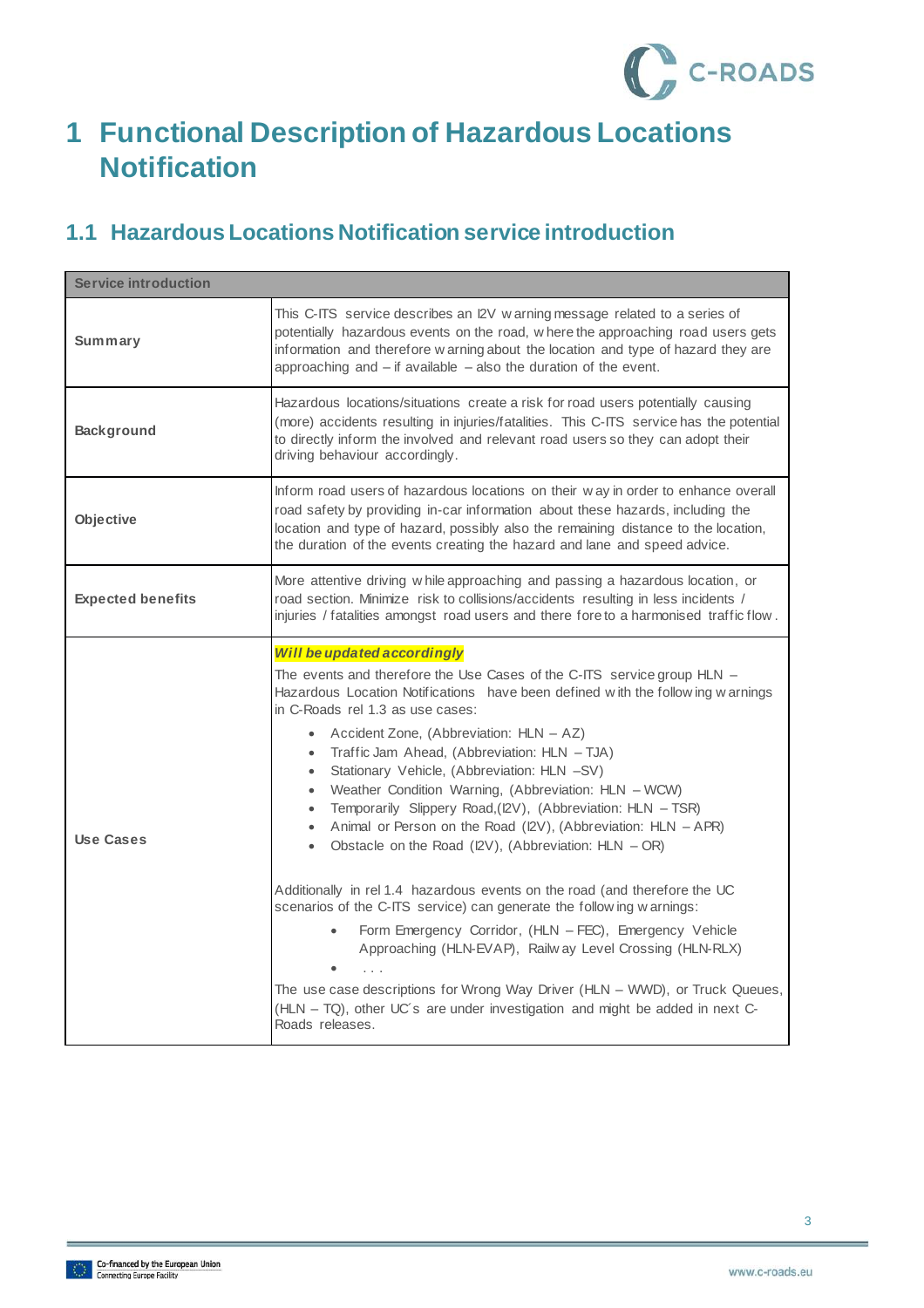## C C-ROADS **1.2 Use Case Form Emergency Corridordescription (HLN-FEC)(A)**

<span id="page-4-0"></span>

| Use case introduction Form Emergency Corridor |                                                                                                                                                                                                                                                                                                                                                                                                                                                                                                                                                                                                                                                                                             |  |
|-----------------------------------------------|---------------------------------------------------------------------------------------------------------------------------------------------------------------------------------------------------------------------------------------------------------------------------------------------------------------------------------------------------------------------------------------------------------------------------------------------------------------------------------------------------------------------------------------------------------------------------------------------------------------------------------------------------------------------------------------------|--|
| Summary                                       | The road operator detects an event on its netw ork w here a traffic queue is forming<br>up and broadcasts via a Roadside Station the information to the road users<br>approaching it that they shal form an emergency corridor for emergency vehicles to<br>be able to reach the traffic event in the fastest possible way.                                                                                                                                                                                                                                                                                                                                                                 |  |
| <b>Background</b>                             | This Use Case is about forming the emergency corridor w hen a traffic jam builds up,<br>during the phase w hen the vehicles are still moving via exchanging information<br>betw een infrastructure and vehicles and describes the following scenario:<br>Sending traffic information from the TCC to the vehicles<br>1.<br>This scenario (TCC $\rightarrow$ Vehicles) deals with the available infrastructure content<br>(mainly the kind of events w hich are available in the TCC) and how this content /<br>these events can be mapped into coded traffic queue information.                                                                                                             |  |
| Objective                                     | Warn road users of traffic events on their way and make them drive in the form of<br>"an emergency corridor" in order to enhance overall road safety.                                                                                                                                                                                                                                                                                                                                                                                                                                                                                                                                       |  |
| Desired behaviour                             | Precisely and correctly informed drivers adapt their driving behavior (i.e. drivers<br>driving on the most left lane should drive on the left border of their current lane,<br>drivers driving on the other lanes should drive on the right border of their current<br>lane and reduce the speed according to the vehicle in front, drive more cautiously<br>and/or concentrated)<br>(The pictogramm is for illustration purposes only!)<br>Hereby between the inner most lane and the one next to it (see picture above) an<br>emergency corridor should remain, w here police, ambulance or fire brigades can<br>rapidly advance to the place of the traffic event and intervene swiftly. |  |
| <b>Expected benefits</b>                      | Enhanced road safety for the society and low er numbers of persons killed<br>$\bullet$<br>or injured by traffic accidents and incidents, w hich are cleared faster.<br>Lighter injuries and low er numbers of secondary damages follow ing a<br>$\bullet$<br>dangerous situation on the road for road operators and drivers.<br>Higher quality of traffic information services for service providers.<br>$\bullet$<br>Faster formation of an emergency lane and therefore helping the<br>emergency vehicles to pass queuing vehicles more rapidly.<br>More relaxed/comfortable driving for drivers.<br>$\bullet$                                                                            |  |
| Use case description                          |                                                                                                                                                                                                                                                                                                                                                                                                                                                                                                                                                                                                                                                                                             |  |
| <b>Situation</b>                              | A traffic event creating a danegrous situation on a road network, driving direction                                                                                                                                                                                                                                                                                                                                                                                                                                                                                                                                                                                                         |  |

4

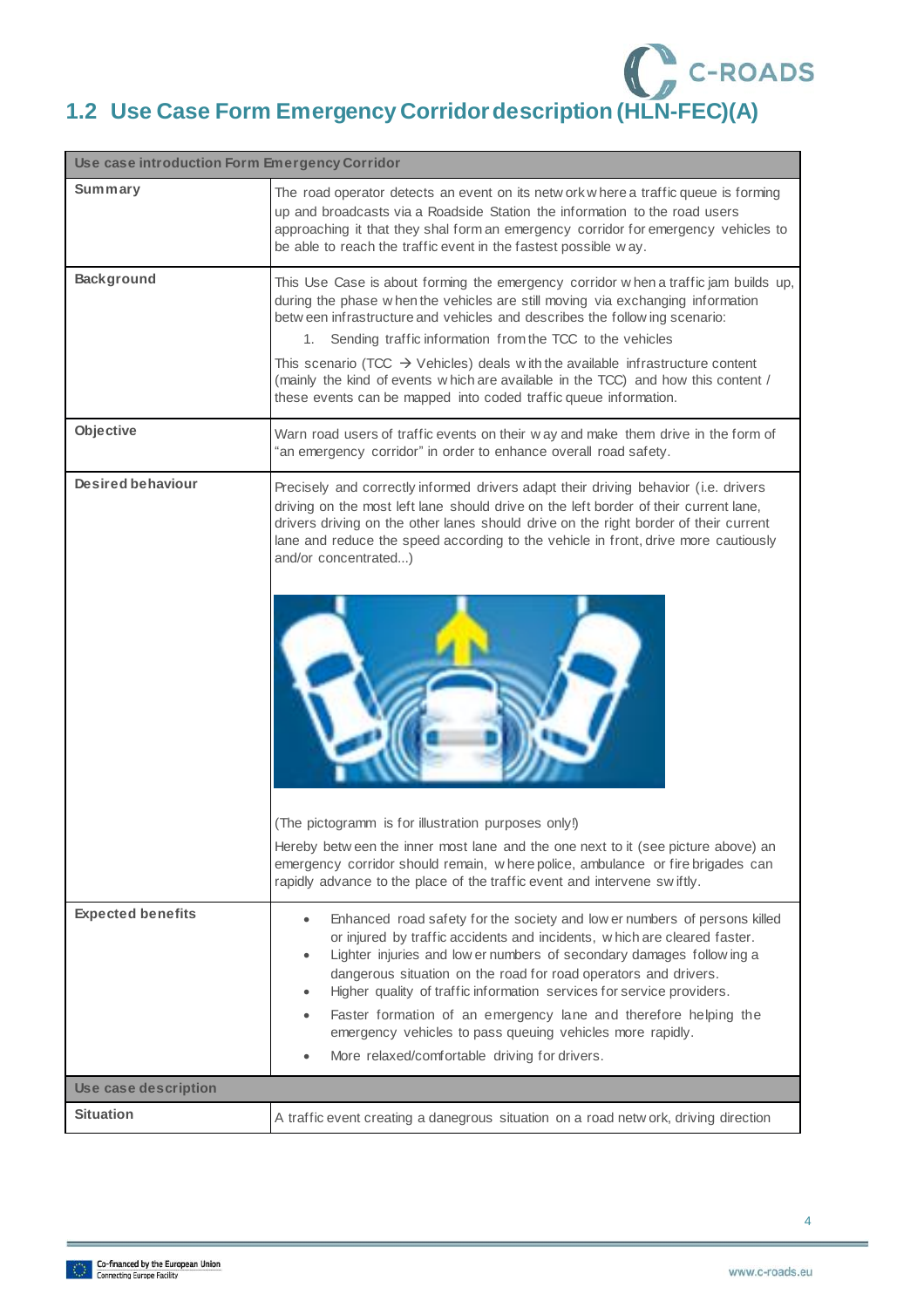

|                                                                                           | dependent – and only downstream of the event with impact on the traffic flow on<br>dual carriage way.                                                                                                                                                                                                                                  |
|-------------------------------------------------------------------------------------------|----------------------------------------------------------------------------------------------------------------------------------------------------------------------------------------------------------------------------------------------------------------------------------------------------------------------------------------|
| Logic of transmission                                                                     | I2V broadcast, supported by V2V                                                                                                                                                                                                                                                                                                        |
| <b>Actors and relations</b>                                                               | Road operator: provides information about the traffic event detected on its network<br>mentioned in the use cases specifications and distributes respective w arnings as C-<br>ITS messages to all upstream drivers approaching the event in a low er than<br>average driving speed.                                                   |
|                                                                                           | Service provider: distributes C-ITS messages actively and dynamically to the<br>subscribers (end users) approaching the event.                                                                                                                                                                                                         |
|                                                                                           | <b>Emergency responders:</b> Are informed about the HL with high quality of<br>information and can better approach the vehicles involved in the accident/<br>incident. Because of the fast approach and clearance, the support to all<br>persons involved is more efficient.                                                           |
|                                                                                           | Road user: The road user is informed about the traffic event ahead and the traffic<br>queue area on his w ay by his selected channel of information. He adjust's his<br>driving speed and position on the road in order to let the public service vehicles<br>pass and access the hazarduos location or accident.                      |
| <b>Scenario</b>                                                                           | Sending traffic event information and traffic queuing area from the TCC to the<br>vehicles - I2V broadcast                                                                                                                                                                                                                             |
|                                                                                           | The "traffic event" and the related queuing areas are detected and confirmed in the<br>TCC, correct w arning messages are coded according to the specified definition and<br>send via the defined channels to R-ITS-S and web interface. The road user is<br>informed ahead of the traffic event and the traffic queue.                |
| Display / alert principle                                                                 | Sending event information and traffic queuing areas from the TCC to the vehicles -<br>I2V broadcast                                                                                                                                                                                                                                    |
|                                                                                           | When the road user arrives near to the traffic event and queing area, he receives<br>information to allow him to adjust his driving speed and position on the road to<br>prevent dangerous situations. The information needs to be displayed on the HMI<br>early enough, and is moderately intrusive (at the manufacturer's decision). |
| <b>Functional Constraints/</b><br>dependencies                                            | For service providers the transmission speed and targeting accuracy for the road<br>users is a major dependency to implement this use case successfully.                                                                                                                                                                               |
|                                                                                           | Various sensors/procedures and their measurements/traffic detection are needed in<br>the backend system of the road operators in order to generate the information about<br>all the traffic events/hazardous locations for this use case. Therefore, restrictions of<br>the service-availability could apply.                          |
|                                                                                           | The Information quality of this use case form emergency coridor depends mainly<br>from the detection of the event location and "detailed network disturbances" and the<br>confirmation/ maturity of this information.                                                                                                                  |
| <b>Relation to C-Roads C-ITS</b><br><b>Infrastructure Functions</b><br>and Specifications | $\Rightarrow$ For the relation to TF3:<br>Option 1: DENM message as a linear event with a dedicated CC/SCC (to be<br>defined)                                                                                                                                                                                                          |
|                                                                                           | Option 2 => through IVI message, because "form emergency corridor" is a traffic<br>management measure, therefore                                                                                                                                                                                                                       |
|                                                                                           | IVI – merge to left, merge to right and for the emergency vehicle a message<br>needs to be added as explanatory text "Form emergency corridor" (Also<br>because no explicit pictogram, or traffic sign exists.                                                                                                                         |
|                                                                                           | Remark: There is a link of the HLN message to the Use Case Emergency<br>vehicle approaching                                                                                                                                                                                                                                            |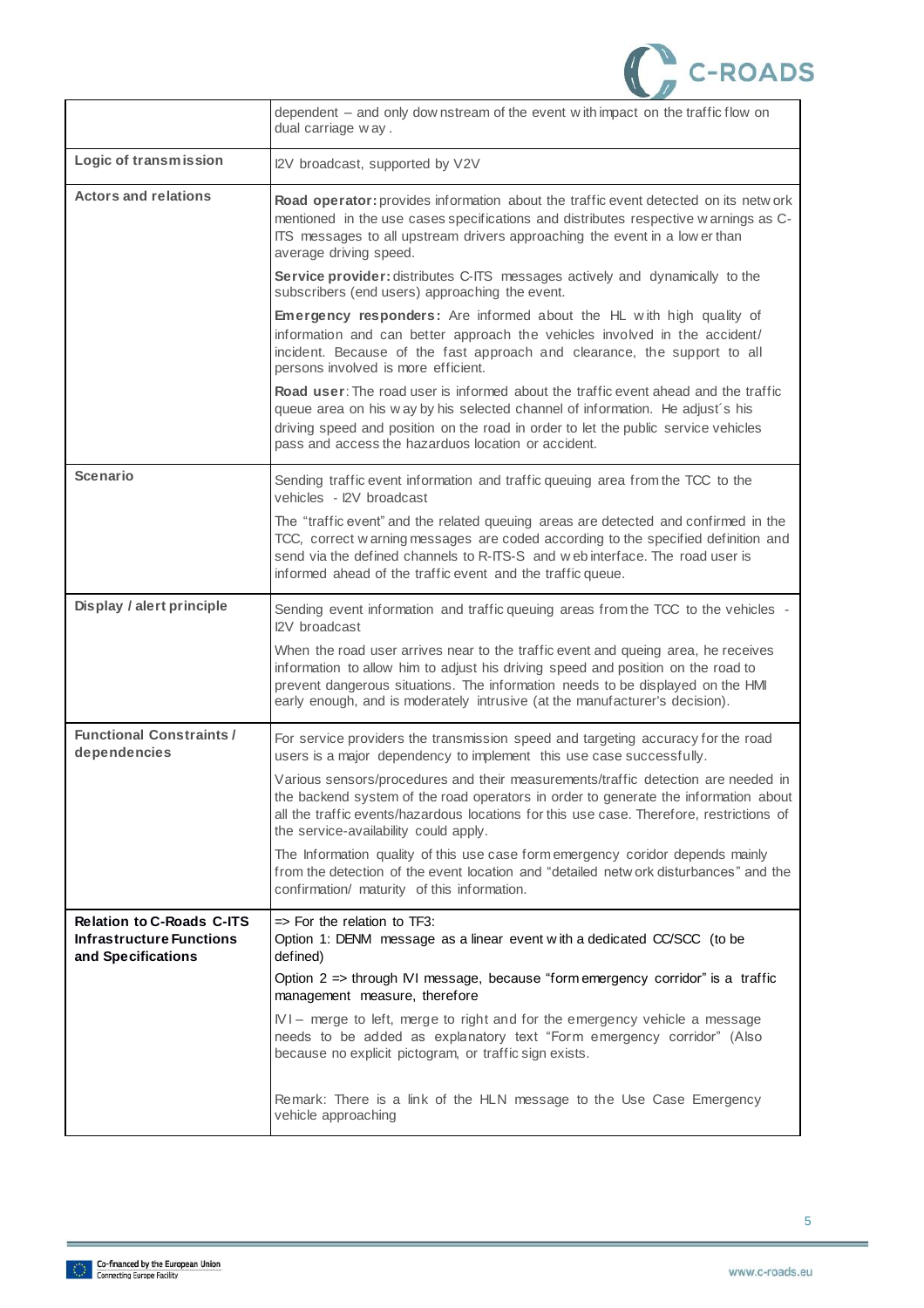

## <span id="page-6-0"></span>**1.3 Emergency Vehicle Approaching(HLN – EVAP)(A)**

| Use Case introduction Emergency Vehicle Approaching |                                                                                                                                                                                                                                                                                                                                                                                                                                                                                                                                                                                 |  |
|-----------------------------------------------------|---------------------------------------------------------------------------------------------------------------------------------------------------------------------------------------------------------------------------------------------------------------------------------------------------------------------------------------------------------------------------------------------------------------------------------------------------------------------------------------------------------------------------------------------------------------------------------|--|
| Summary                                             | The emergency vehicle is equipped with the necessary technology for a vehicle-to-vehicle<br>(V2V) communication to send appropriate messages and alert the road users in advance.                                                                                                                                                                                                                                                                                                                                                                                               |  |
| <b>Background</b>                                   | Obstructions in connection with emergency vehicles often occur due to road users, which<br>receive the information about an approaching emergency at very short notice. Limited visibility,<br>for example due to bad weather conditions, reinforces the critical situation. Additionally, a high<br>driving speed difference between the emergency vehicle and the road users while an<br>emergency increases the risk of accidents.                                                                                                                                           |  |
| Objective                                           | The objective is to reduce the number of accidents in connection with emergency vehicles.<br>Safety of the personnel and road users can be increased. Additionally, the travel time for the<br>emergency vehicle can be reduced by fostering the formation of an emergency corridor in<br>advance.                                                                                                                                                                                                                                                                              |  |
| Desired behaviour                                   | The informed road users adapt their driving behavior accordingly. The road user can adapt the<br>vehicle speed and the usage of the lane conforming to the information.                                                                                                                                                                                                                                                                                                                                                                                                         |  |
| <b>Expected benefits</b>                            | More attentive driving while an emergency vehicle is approaching.<br>$\bullet$<br>Minimize risks to collisions and accidents.<br>Faster formation of the emergency corridor and therefore reduced travel time for the<br>$\bullet$<br>emergency vehicle due to a proper emergency corridor.<br>Avoidance of congestions<br>$\bullet$                                                                                                                                                                                                                                            |  |
| Use case introduction                               |                                                                                                                                                                                                                                                                                                                                                                                                                                                                                                                                                                                 |  |
| <b>Situation</b>                                    | The emergency vehicle sends appropriate messages to the road users.<br>$\bullet$<br>The road user is precisely informed about the emergency vehicle.<br>$\bullet$                                                                                                                                                                                                                                                                                                                                                                                                               |  |
| Logic of transmission                               | V2V<br>$\circ$                                                                                                                                                                                                                                                                                                                                                                                                                                                                                                                                                                  |  |
| <b>Actors and relations</b>                         | Emergency vehicle: sends appropriate messages to the environment for the road<br>$\bullet$<br>users to receive.<br>Road user: receives message sent by the emergency vehicle. The road user is<br>informed about the situation and can act accordingly.                                                                                                                                                                                                                                                                                                                         |  |
| <b>Scenarios</b>                                    | The emergency vehicle is sending appropriate messages to the road users nearby:<br>(1) The road users receive the information about the approaching emergency vehicle from<br>behind and can adapt their driving behavior accordingly.<br>(2) The road users receive the information about an emergency vehicle in front and can<br>adapt their driving behavior accordingly.<br>(3) The road users receive an information about a stationary emergency vehicle, which. for<br>example, guards against an accident, and adjusts their driving behavior and speed<br>accordingly |  |
| Display / Alert logic                               | (1) The emergency vehicle sends appropriate messages to the road users nearby as soon<br>as the light bar is active. As soon as the light bar is off the emergency vehicle stops<br>sending DENMs.<br>(2) If the hand break is pulled, the maintenance vehicle sends a DENM with the<br>information that a stationary emergency vehicle is on the road.<br>(3)<br>(4) The road user receives the information about the approaching emergency vehicle.<br>(5) The road user adapts their driving behavior accordingly.                                                           |  |
| <b>Functional constraints /</b>                     | Emergency Vehicle needs to be equipped with:                                                                                                                                                                                                                                                                                                                                                                                                                                                                                                                                    |  |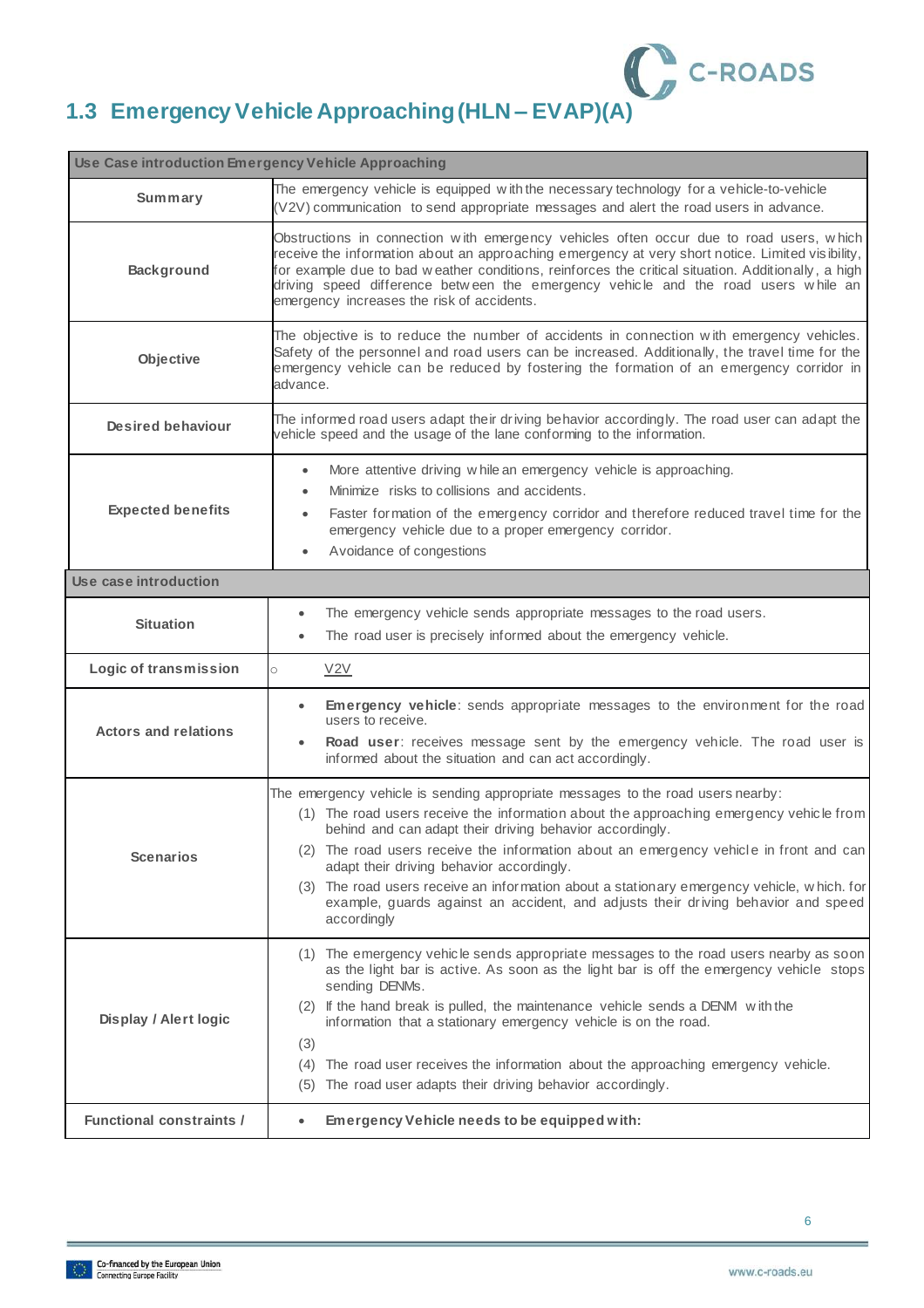

| <b>Dependencies</b>                                   | GPS receiver, ETSI G5 module to be able to send DENMs.<br>Road User needs to be equipped with:<br>$\bullet$                                                                                                   |
|-------------------------------------------------------|---------------------------------------------------------------------------------------------------------------------------------------------------------------------------------------------------------------|
|                                                       | ETSI G5 module to have the capability to receive and process V2V DENMs<br>$\circ$                                                                                                                             |
| <b>Relation to C-Roads C-ITS</b>                      | [not specified yet]                                                                                                                                                                                           |
| <b>Infrastructure Functions</b><br>and Specifications | The most suitable type of C-ITS message for this use case (DENM and additionally<br>from the mergency vehicle - CAM) still needs to be defined.                                                               |
|                                                       | Remark: CAM - additionally send out from the vehicle with the following elements: - vehicleRole<br>is emergency (6) (or safetyCar (7) to be discussed)                                                        |
|                                                       | - Emergency Container (or Safety Car Container to be discussed) has the DE<br>lightBarSirenInUse equal to [1,0] or to [1,1], which mean that the light bar is activated<br>and the siren is activated or not. |
|                                                       | (=> Discuss this topic at WG2/ C2C CC)                                                                                                                                                                        |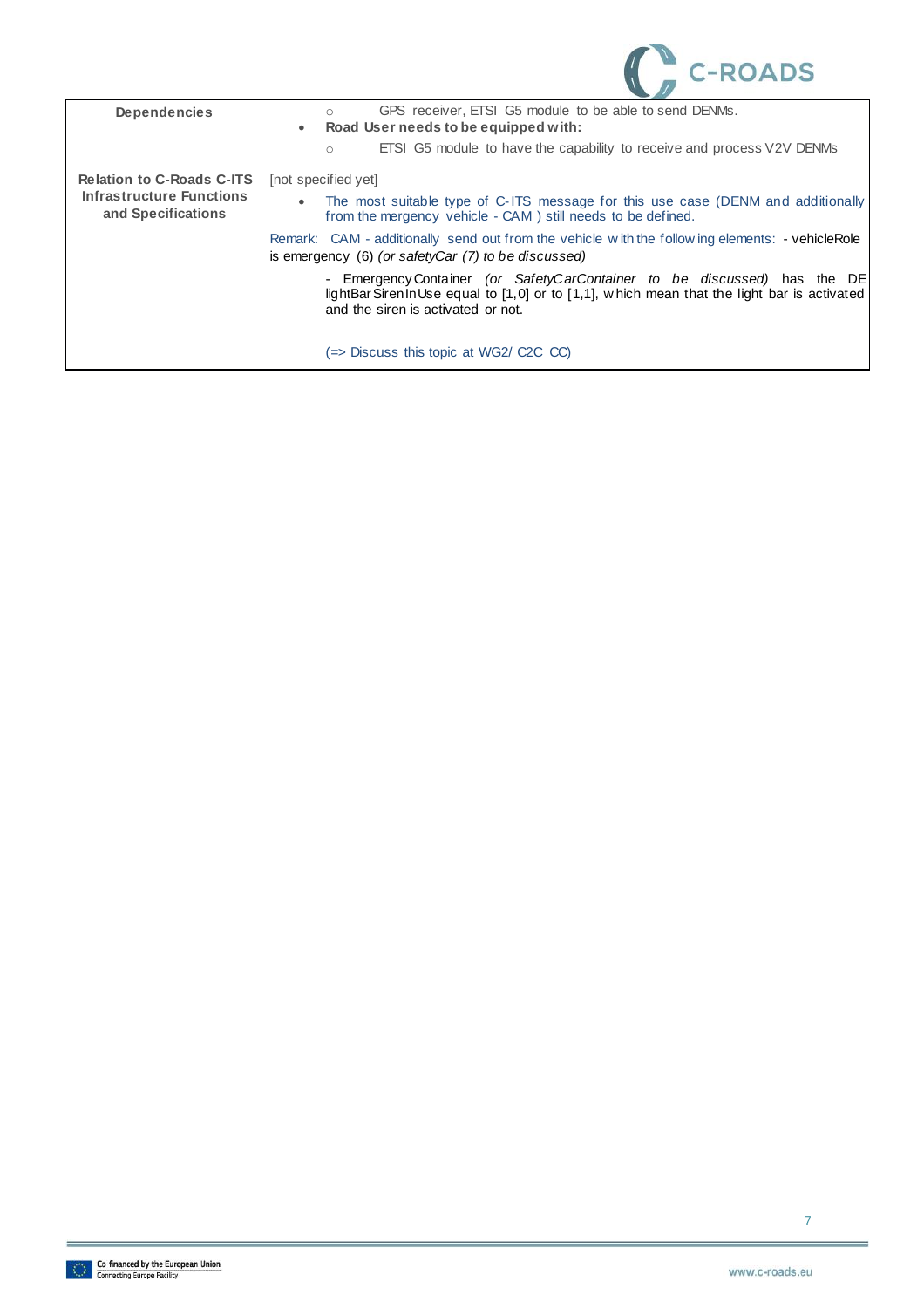

## <span id="page-8-0"></span>**1.4 Railway Level Crossing (HLN-RLX)(A)**

| HLN - UC - RLX Railway Level Crossing (I2V unguarded & guarded additional) |                                                                                                                                                                                                                                                                                                                                                                                                                                                                                                                                                                                                                                                                                                                                                                                                                                                                                                                          |  |
|----------------------------------------------------------------------------|--------------------------------------------------------------------------------------------------------------------------------------------------------------------------------------------------------------------------------------------------------------------------------------------------------------------------------------------------------------------------------------------------------------------------------------------------------------------------------------------------------------------------------------------------------------------------------------------------------------------------------------------------------------------------------------------------------------------------------------------------------------------------------------------------------------------------------------------------------------------------------------------------------------------------|--|
| Type of road network                                                       | Road, urban road                                                                                                                                                                                                                                                                                                                                                                                                                                                                                                                                                                                                                                                                                                                                                                                                                                                                                                         |  |
| <b>Type of vehicle</b>                                                     | All vehicles                                                                                                                                                                                                                                                                                                                                                                                                                                                                                                                                                                                                                                                                                                                                                                                                                                                                                                             |  |
| Use case introduction                                                      |                                                                                                                                                                                                                                                                                                                                                                                                                                                                                                                                                                                                                                                                                                                                                                                                                                                                                                                          |  |
| Summary                                                                    | The Railw ay inframanager or a Service provider informs the driver about the<br>presence of a railw ay level crossing and its type/parameters/status. This use<br>case covers both protected level crossings along with unprotected ones. The<br>messaging to drivers and the information provided is addressed, too.                                                                                                                                                                                                                                                                                                                                                                                                                                                                                                                                                                                                    |  |
| <b>Background</b>                                                          | Very serious accidents, sometimes with a high number of fatalities, occur at<br>railway level crossings. These accidents are often caused by a road vehicle<br>driver overlooking the warning lights of the signalling system and failing to stop<br>in front of the crossing. Even at level crossings with barriers, serious accidents<br>occur due to reluctance of drivers to stop before the barriers are down and, in<br>addition, tendencies of drivers to bypass half barriers during active warning<br>(waiting) phase at a crossing.(so called S-manoeuvre). Accidents are also<br>frequent on railw ay crossings without any signalling protection systems.<br>It needs to be noted that railway level crossings principally differ from road<br>intersections in that the train has always priority and cannot be stopped and<br>that light warning principles of signalling systems on crossings differ from |  |
|                                                                            | those on road intersections. Also different legal bodies are responsible for road<br>and railw ay in Europe (with a few exceptions).                                                                                                                                                                                                                                                                                                                                                                                                                                                                                                                                                                                                                                                                                                                                                                                     |  |
| Objective                                                                  | The driver gets w arned about the presence of a railw ay level crossing to raise<br>his/her attention when approaching it. Special warning is also shown to the<br>driver w hen the signalling system (w hen available) detects approaching train.<br>Other use cases and scenarios of light railw ay crossings involving traffic lights<br>in urban environments with equipment at the crossing can be part of the<br>intersection safety use cases.                                                                                                                                                                                                                                                                                                                                                                                                                                                                    |  |
| <b>Desired behaviour</b>                                                   | Increased driver attention<br>$\bullet$<br>Adaptation of the driving speed in the vicinity of railw ay crossing and<br>w hen passing the crossing according to national speed limits<br>Stopping the vehicle in front of the crossing if the crossing is in a<br>w arning state<br>Waiting as long as the train has not passed the level crossing                                                                                                                                                                                                                                                                                                                                                                                                                                                                                                                                                                        |  |
| <b>Expected benefits</b>                                                   | Reducing the risk of accident betw een road and railw ay vehicles<br>Reducing the risk of road vehicle accidents in the vicinity of railway<br>level crossings<br>Increased driving comfort                                                                                                                                                                                                                                                                                                                                                                                                                                                                                                                                                                                                                                                                                                                              |  |
| <b>Use case description</b>                                                |                                                                                                                                                                                                                                                                                                                                                                                                                                                                                                                                                                                                                                                                                                                                                                                                                                                                                                                          |  |
| <b>Situation</b>                                                           | Vehicle is approaching a railw ay level crossing which may be equipped with a<br>signalling system with w arning lights and barriers, without barriers, or with a<br>w arning cross only. In due time and location the driver is informed about the<br>presence of the railw ay crossing, and, if w arning is active, about the current<br>status of the crossing.                                                                                                                                                                                                                                                                                                                                                                                                                                                                                                                                                       |  |
| Logic of transmission                                                      | I2V broadcast<br>locally to both sides of the level crossing, covering all roads leading to<br>the level crossing and denoting the boundaries, or stopping points, of<br>the crossing<br>over the netw ork to various communication channels                                                                                                                                                                                                                                                                                                                                                                                                                                                                                                                                                                                                                                                                             |  |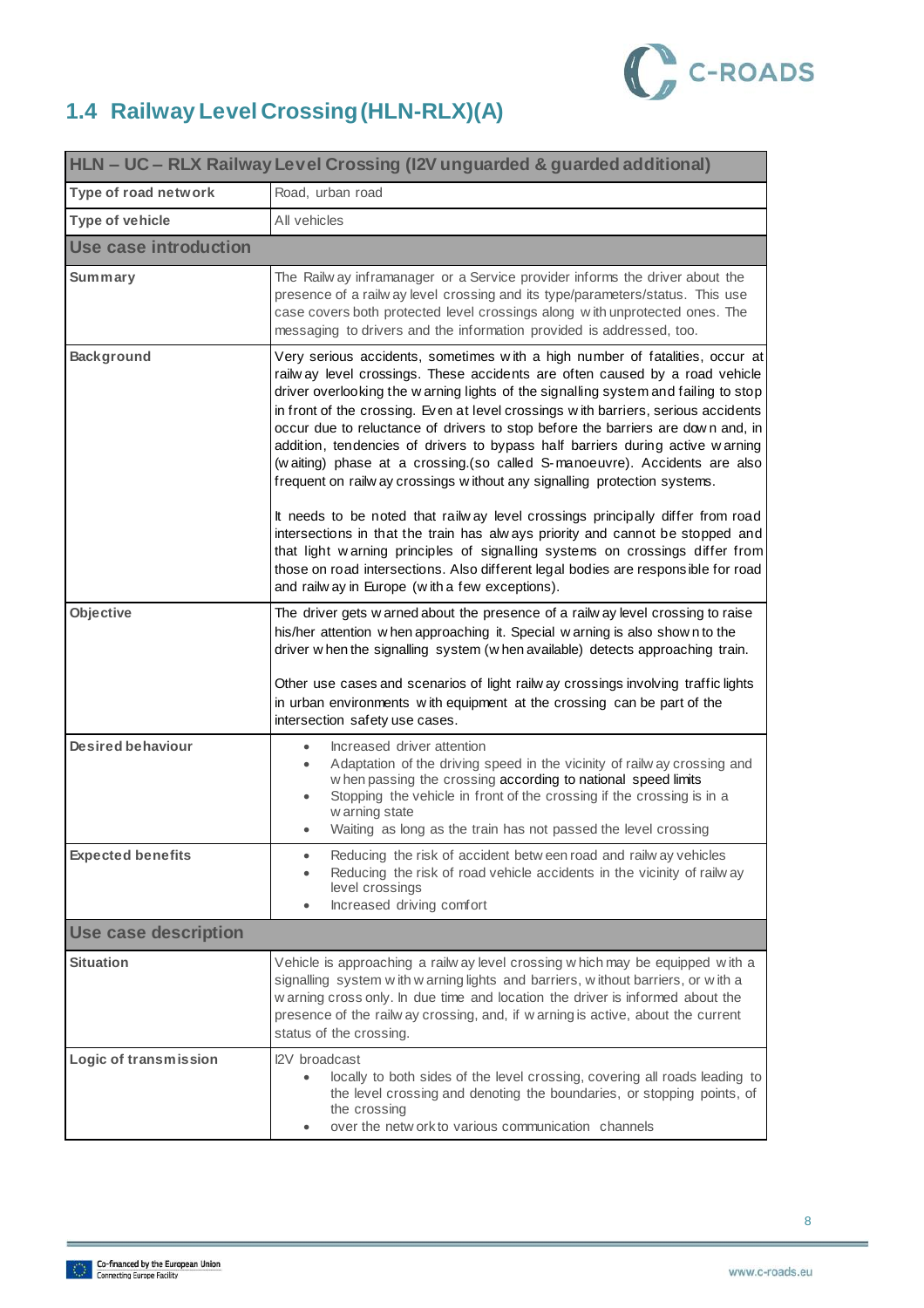

| <b>Actors and relations</b>    | Railway infrastructure manager is responsible that the signalling<br>$\bullet$<br>system generates w arnings locally at the railw ay crossing and<br>distributes respective w arnings directly (with low latency) as C-ITS<br>messages to all drivers approaching the crossing or via alternate<br>communication channels . In addition the Railway inframanager<br>provides this information to TCC in order to be published to other<br>users like Navigation information providers, etc.<br>Service provider receives the warning messages from the Railway<br>$\bullet$<br>inframanager and provides them to the end users. He can also<br>maintain (static) database of railw ay crossings and generate<br>messages based on that (without the information about the state of<br>the crossing).<br>End-user receives the w arnings in the vicinity of the railw ay crossing. |
|--------------------------------|-----------------------------------------------------------------------------------------------------------------------------------------------------------------------------------------------------------------------------------------------------------------------------------------------------------------------------------------------------------------------------------------------------------------------------------------------------------------------------------------------------------------------------------------------------------------------------------------------------------------------------------------------------------------------------------------------------------------------------------------------------------------------------------------------------------------------------------------------------------------------------------|
| <b>Scenario</b>                | 12V                                                                                                                                                                                                                                                                                                                                                                                                                                                                                                                                                                                                                                                                                                                                                                                                                                                                               |
|                                |                                                                                                                                                                                                                                                                                                                                                                                                                                                                                                                                                                                                                                                                                                                                                                                                                                                                                   |
|                                | Basic warning:                                                                                                                                                                                                                                                                                                                                                                                                                                                                                                                                                                                                                                                                                                                                                                                                                                                                    |
|                                | Information about the location of the level crossing including the<br>$\bullet$<br>national ID, the type of the level crossing, the number of rail tracks, its<br>length, width, height and other optional information like<br>recommended/maximum passing speed for road vehicles, is available<br>in the railw ay system.                                                                                                                                                                                                                                                                                                                                                                                                                                                                                                                                                       |
|                                | The information is periodically sent out by the C-ITS system at the<br>$\bullet$<br>crossing directly on various communication channels with one<br>message ID to the road users.                                                                                                                                                                                                                                                                                                                                                                                                                                                                                                                                                                                                                                                                                                 |
|                                | Inclusion of optional information is dependent on the rules of the<br>$\bullet$                                                                                                                                                                                                                                                                                                                                                                                                                                                                                                                                                                                                                                                                                                                                                                                                   |
|                                | respective Railw ay inframanager                                                                                                                                                                                                                                                                                                                                                                                                                                                                                                                                                                                                                                                                                                                                                                                                                                                  |
|                                | The vehicle receives the information and displays it to the driver.<br>The driver adapts his behaviour                                                                                                                                                                                                                                                                                                                                                                                                                                                                                                                                                                                                                                                                                                                                                                            |
|                                | Approaching train:                                                                                                                                                                                                                                                                                                                                                                                                                                                                                                                                                                                                                                                                                                                                                                                                                                                                |
|                                | If the approaching train is detected (by the signalling system), C-ITS<br>system will automatically and continuously broadcast/distribute C-ITS<br>message with a special w arning about the w arning state active at the<br>crossing, including optional information like estimated time to the end<br>of the w arning state, direction of the approaching train(s), etc. directly<br>or on alternate communication channels with one message ID to the                                                                                                                                                                                                                                                                                                                                                                                                                          |
|                                | road users.<br>Inclusion of optional information is dependent on the rules of the<br>$\bullet$<br>respective Railw ay inframanger                                                                                                                                                                                                                                                                                                                                                                                                                                                                                                                                                                                                                                                                                                                                                 |
|                                | The vehicle receives the information and displays it to the driver.                                                                                                                                                                                                                                                                                                                                                                                                                                                                                                                                                                                                                                                                                                                                                                                                               |
|                                | The driver adapts his behaviour                                                                                                                                                                                                                                                                                                                                                                                                                                                                                                                                                                                                                                                                                                                                                                                                                                                   |
|                                | Railw ay crossing out of order:<br>If the railw ay crossing signalling system is malfunctioning or out of<br>order and such event is detected by the signalling system itself or<br>remotely by the Railw ay inframanager's means, or if fully closed for<br>traffic, respective w arning information is continuously sent out by the<br>C-ITS system on various channels with one message ID to the road<br>users. In case of malfunctioning, which can be demonstrated to the<br>driver in several different ways, it is recommended to send only "long-<br>term w arning state" information as the driver may not comprehend<br>precisely the meaning and react in a w rong w ay.<br>The vehicle receives the information and displays it to the driver.<br>The driver adapts his behaviour<br>$\bullet$                                                                       |
| Display / alert principle      | The warning to the driver needs to be displayed early enough and<br>٠<br>w ith adequate priority for him/her to adapt his driving. How ever, since<br>he/she should not forget about the alert, it could be repeated closer to<br>the location.<br>The user is provided with related information. Layout and sequence<br>$\bullet$<br>of presentation is left to OEM-specific implementation.                                                                                                                                                                                                                                                                                                                                                                                                                                                                                     |
| <b>Functional Constraints/</b> | Due to strict safety requirements on railw ay and the danger that the C-ITS                                                                                                                                                                                                                                                                                                                                                                                                                                                                                                                                                                                                                                                                                                                                                                                                       |
| dependencies                   | system, which is not fail-safe, might, by its failure, send an information valid for<br>another time instant, no 'positive' information should be sent to the driver                                                                                                                                                                                                                                                                                                                                                                                                                                                                                                                                                                                                                                                                                                              |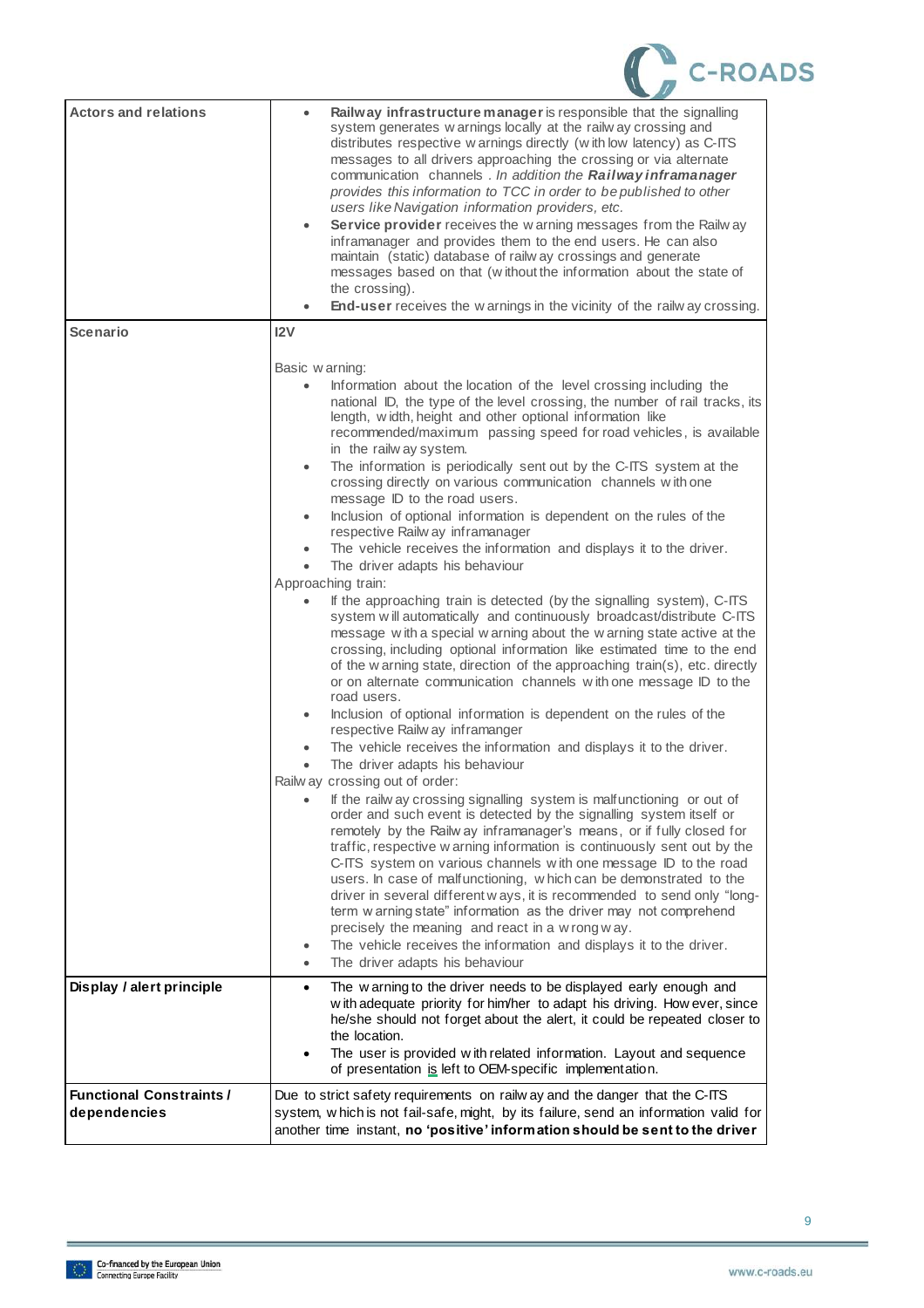

|                                                                                           | and also should not be implemented in the OBU, i.e. informing that the<br>railway crossing is open (no train approaching). Only neutral (railway<br>crossing is ahead/signalling system breakdow n) and 'negative' (railw ay<br>crossing closed/train is approaching) information should be given. |
|-------------------------------------------------------------------------------------------|----------------------------------------------------------------------------------------------------------------------------------------------------------------------------------------------------------------------------------------------------------------------------------------------------|
| <b>Relation to C-Roads C-ITS</b><br>Infrastructure Functions and<br><b>Specifications</b> | The most suitable type of C-ITS message for this use case<br>DENM part (SCC are unavailable (0), alert/closed doNotCross (1),<br>longTermWarning, doNotCross (2) or fullClosure (3)                                                                                                                |
|                                                                                           | Other usefull information should be sent along: level crossing national ID<br>(useful for accident localisation), type of the railw ay level crossing, number of<br>rail tracks, its length, width, height.                                                                                        |
|                                                                                           | Other optional information may be sent based on Inframanager rules:<br>estimated time to the end of the w arning state, direction of the approaching<br>train(s)                                                                                                                                   |
|                                                                                           | OBU manufacturer decides which information is displayed to the driver. It is<br>recommended that at least those provided by traffic signs acc. to national rules<br>are displayed.                                                                                                                 |
|                                                                                           | All the information may be sent in the HLN-RLX message or an IVI can be<br>added to inform about length, width, height, weight irregular ground<br>restrictions, limited available space behind the crossing if relevant.<br>(DENM vs. IVI vs. SPAT/MAP) needs still to be done in TF3             |
|                                                                                           | A SPAT/MAP can be added relatively to a traffic light, if relevant e.g in urban<br>area or at freight railw ay sidings. See remark in objective section.                                                                                                                                           |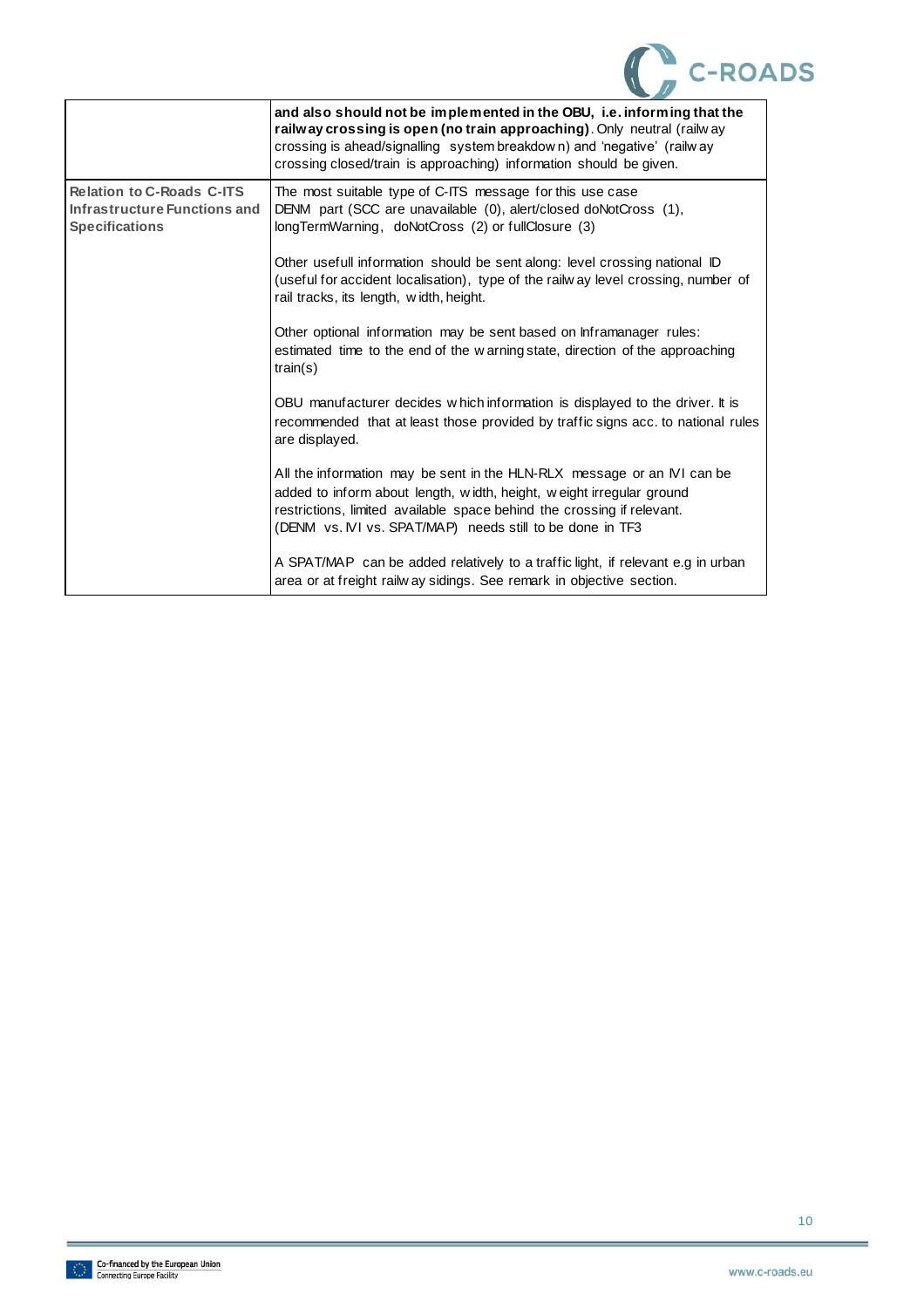# **1.5 Public Transport Vehicle at Stop (HLN-PTVS)(B) – V2V and I2V**

<span id="page-11-0"></span>

| HLN - UC - PTVS Public Transport Vehicle at Stop (V2V) |                                                                                                                                                                                                                                                                                                                                                                                                                                                        |  |
|--------------------------------------------------------|--------------------------------------------------------------------------------------------------------------------------------------------------------------------------------------------------------------------------------------------------------------------------------------------------------------------------------------------------------------------------------------------------------------------------------------------------------|--|
| Type of road network                                   | Road, urban road                                                                                                                                                                                                                                                                                                                                                                                                                                       |  |
| <b>Type of vehicle</b>                                 | All vehicles                                                                                                                                                                                                                                                                                                                                                                                                                                           |  |
| Use case introduction                                  |                                                                                                                                                                                                                                                                                                                                                                                                                                                        |  |
| Summary                                                | Providing in-car information and warning about public transport vehicle at a<br>stop.                                                                                                                                                                                                                                                                                                                                                                  |  |
| <b>Background</b>                                      | The public transport vehicles stopping in some types of stops create an<br>obstacle on the road. These situations happen mainly in the stops on the road<br>lane or stops w here passengers get off directly on the road. In these locations,<br>approaching vehicle could collide with the stationary public transport vehicle or<br>even the passengers. These locations can be very dangerous mainly in<br>combination with bad weather conditions. |  |
| Objective                                              | The driver gets w arned about the presence of a public transport vehicle at the<br>stop to raise his/her attention when approaching it by providing in-car<br>information and warnings about this situation.<br>During the getting on/off to public transport, the passengers often don't pay<br>much attention. Due to the w arning, the driver can be prepared for unexpected<br>pedestrian behaviour.                                               |  |
| <b>Desired behaviour</b>                               | Increased driver attention<br>Adaptation of the driving speed in the vicinity of the stop (stopping the<br>vehicle in front of stationary PT vehicle)<br>Readiness for unexpected pedestrian behaviour                                                                                                                                                                                                                                                 |  |
| <b>Expected benefits</b>                               | Reducing the risk of accident with PT vehicles<br>Reducing the risk of road vehicle accidents in the vicinity of PT stops<br>Increased driving comfort                                                                                                                                                                                                                                                                                                 |  |
| Use case description                                   |                                                                                                                                                                                                                                                                                                                                                                                                                                                        |  |
| Situation                                              | Vehicle is approaching a PT stop (e.g. stop on the road lane) where the PT<br>vehicle is standing and passengers are getting on/off the vehicle in a hurry.<br>The driver is informed about this situation.                                                                                                                                                                                                                                            |  |
| Logic of transmission                                  | V <sub>2V</sub>                                                                                                                                                                                                                                                                                                                                                                                                                                        |  |
| <b>Actors and relations</b>                            | Public transport operator is the origin of the information of the<br>$\bullet$<br>message. The direct source are OBUs in their vehicles.<br>End-user receives the w arnings in the vicinity PT vehicle at a stop.<br>۰                                                                                                                                                                                                                                 |  |
| <b>Scenario</b>                                        | The PT vehicle stops at a stop.<br>$\bullet$<br>Warning messages begin to be generated by the PT vehicle's OBU.<br>Transfer of information into vehicles equipped with OBU.<br>The vehicle receives the information and displays it to the driver.<br>The driver adapts his/her behaviour.<br>$\bullet$                                                                                                                                                |  |
| Display / alert principle                              | The warning to the driver needs to be displayed early enough for<br>$\bullet$                                                                                                                                                                                                                                                                                                                                                                          |  |

11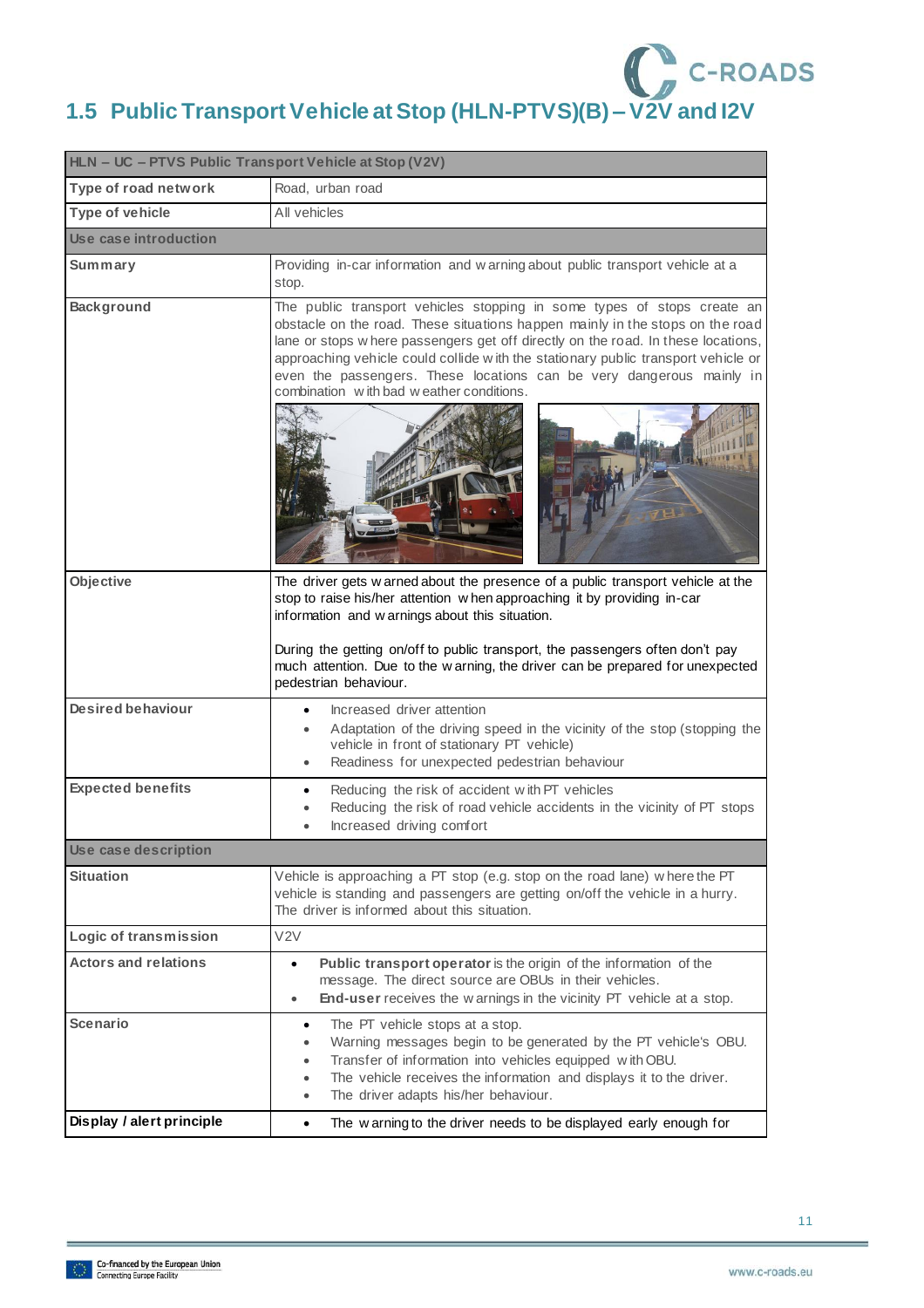

|                                                                                           | him/her to adapt his driving.<br>The user is provided with related information. Layout and sequence<br>٠<br>of presentation are left to OEM-specific implementation.                             |
|-------------------------------------------------------------------------------------------|--------------------------------------------------------------------------------------------------------------------------------------------------------------------------------------------------|
| <b>Functional Constraints /</b><br>dependencies                                           |                                                                                                                                                                                                  |
| <b>Relation to C-Roads C-ITS</b><br>Infrastructure Functions and<br><b>Specifications</b> | The DENM message for HLN-PTVS is profiled in chapter 3.1.1.1 and 3.1.1.3<br>of the C-ITS Infrastructure Functions and Specifications document.                                                   |
|                                                                                           | For this use-case, causeCode is 94 (stationary vehicle) and subCauseCode is<br>4 (public TransportStop)                                                                                          |
|                                                                                           | For this use-case, causeCode is 94 (stationary vehicle) and subCauseCode is<br>4 (publicTransportStop) . validityDuration should be quite short and<br>corresponding to the mean time of a stop. |
|                                                                                           | AND/OR the DENM shall be terminate when the public transport is leaving the<br>stop.<br>To be checked by TF3!                                                                                    |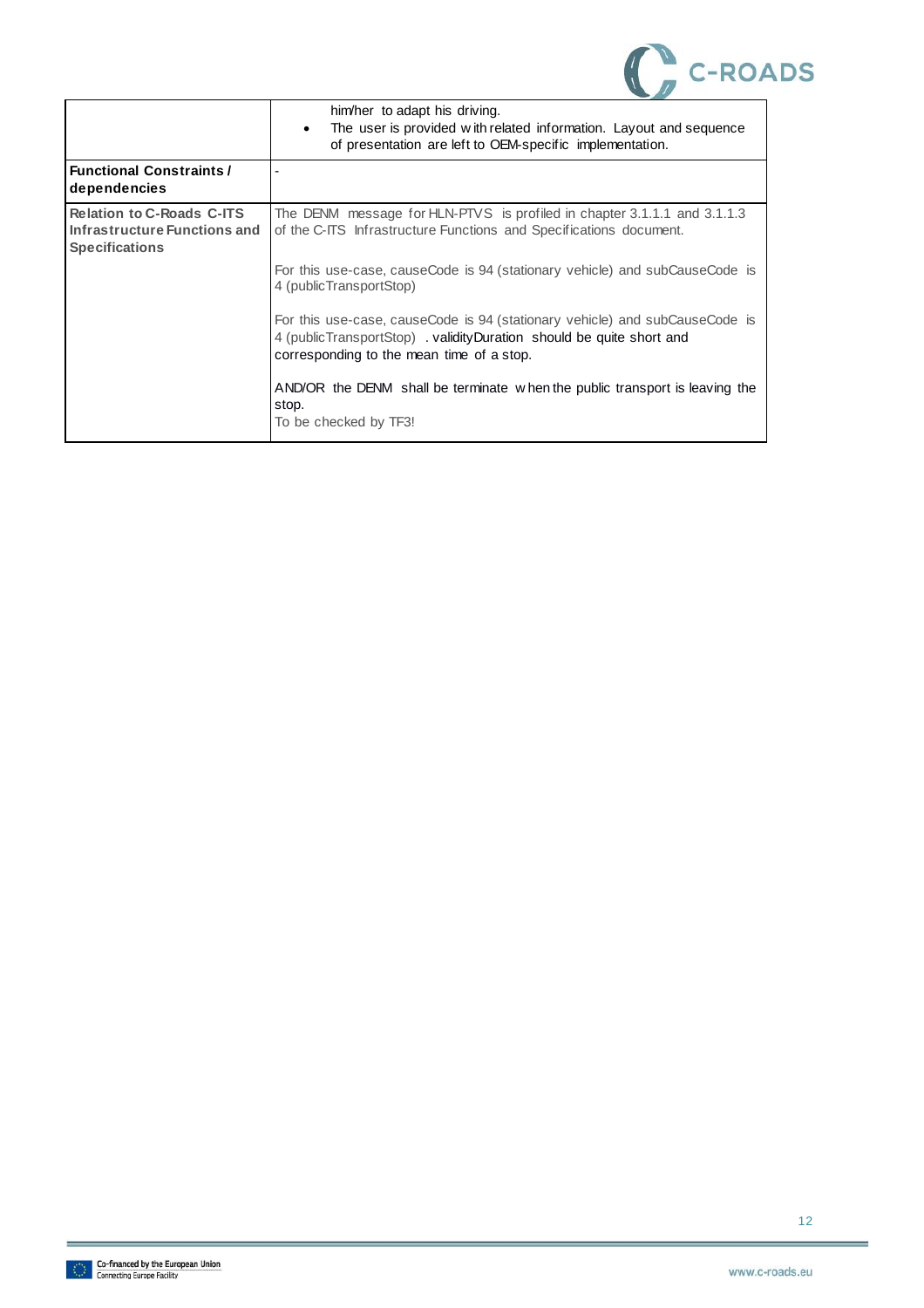

# <span id="page-13-0"></span>**1.6 Public Transport Vehicle Crossing (HLN-PTVC)(B) – V\_PT2V and I2V**

| HLN - UC - PTVC Public Transport Vehicle Crossing (V2V) |                                                                                                                                                                                                                                                                                                                                                                                                                                                                                                                    |  |
|---------------------------------------------------------|--------------------------------------------------------------------------------------------------------------------------------------------------------------------------------------------------------------------------------------------------------------------------------------------------------------------------------------------------------------------------------------------------------------------------------------------------------------------------------------------------------------------|--|
| Type of road network                                    | Road, urban road                                                                                                                                                                                                                                                                                                                                                                                                                                                                                                   |  |
| <b>Type of vehicle</b>                                  | All vehicles                                                                                                                                                                                                                                                                                                                                                                                                                                                                                                       |  |
| Use case introduction                                   |                                                                                                                                                                                                                                                                                                                                                                                                                                                                                                                    |  |
| Summary                                                 | Vehicle is approaching a location of a high risk of collision with PT vehicles.<br>The driver is informed about this situation via in-car information and warning.                                                                                                                                                                                                                                                                                                                                                 |  |
| <b>Background</b>                                       | Mainly in the cities, there are many places where tram tracks cross a road for<br>other vehicles and these places are not equipped with traffic lights. Mainly<br>during the turning manoeuvre, the driver doesn't expect to cross with tram<br>tracks which often leads to the accident with trams.<br>Other dangerous locations are places where buses merge from a reserved<br>lane with lanes for mixed traffic. Buses have priority, how ever, many drivers<br>don't give w ay w hich often causes accidents. |  |
| Objective                                               | The driver gets w arned about the presence of locations with a risk of collision<br>with PT vehicle, i.e. where tram tracks cross a road (or in the connection from<br>reserved lane). The aim of the service is raising the driver's attention and<br>reminding him/her to "Give way!" when approaching the location.                                                                                                                                                                                             |  |
| <b>Desired behaviour</b>                                | Increased driver attention<br>Adaptation of the driving speed                                                                                                                                                                                                                                                                                                                                                                                                                                                      |  |
| <b>Expected benefits</b>                                | Reducing the risk of accident with PT vehicles<br>Increased driving comfort                                                                                                                                                                                                                                                                                                                                                                                                                                        |  |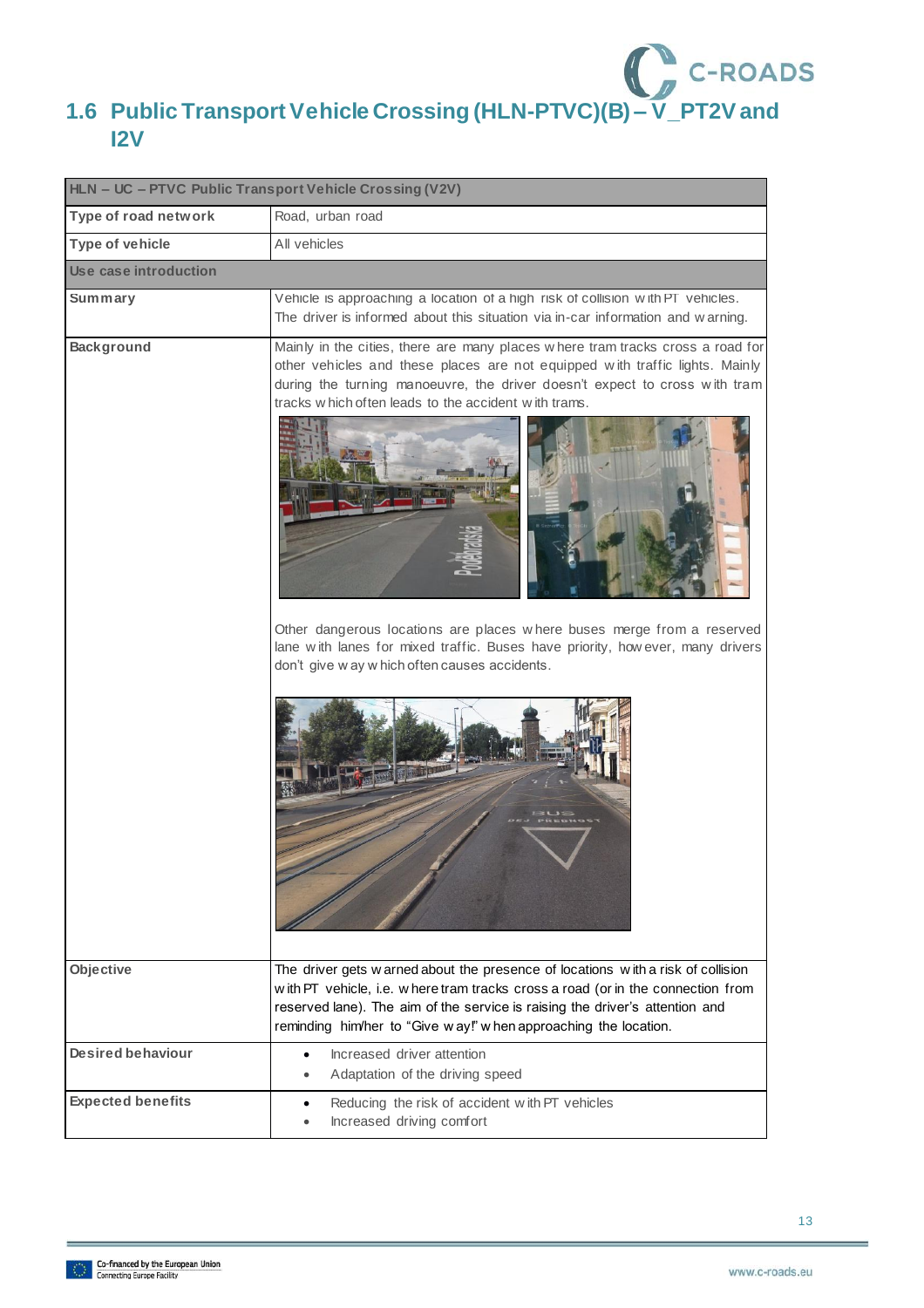